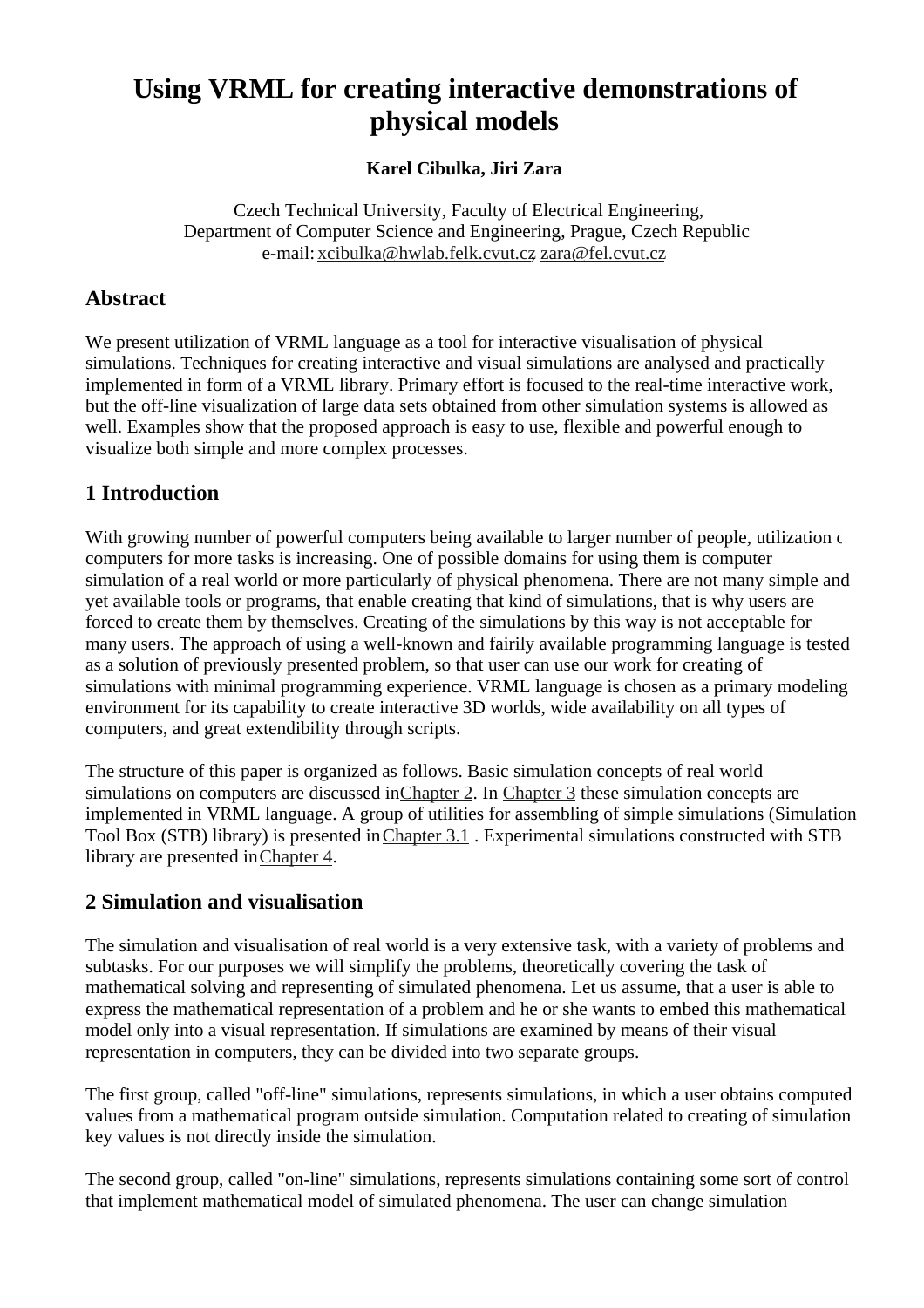parameters interactively, thereby he or she can immediately affect behaviour of the simulation.

Implementation of simulations and their visualisation can be generally divided into several parts (as shown in Figure 1):

- Visual model, which represents simulated phenomena or behaviour.
- Graphical User Interface, dedicated to controlling of input values, visual representation and the run of simulation.
- Simulation control, which controls behaviour of simulation in response to user or other events.



**Figure 1: Basic simulation parts and their communication.**

Each part of simulation is discussed in following chapters.

#### **2.1 Visual model**

Objective of all simulations is to present results of mathematical computations (generated from an experimental theory or from an observation of real phenomena) to a user in a readable and understandable form. Primarily it is in form of tables of numbers, graphs or animated visualisation of simulation. The focus is set on the third form of visualisation, which enables creating applications in an interesting visual form, understandable also for users that are not theoretically familiar with presented problems.

#### **2.2 Graphical User Interface**

Main task of GUI is to create a visual interface between a user and a simulation control. This represents a set of visual displays that show actual state of simulation and simulated phenomena (e.g. different types of indicators, such as digital displays), and a set of control elements that allows interactively interfere with simulation (e.g. different types of buttons, controllers).

#### **2.3 Simulation Control**

The tasks of simulation control can be divided into two parts, each communicating with the other. The first part is the simulation control related to GUI. It traces user requests to change simulation parameters and supplies values for displays in GUI. The second part is related to control the run of simulation. It changes visual representation of simulation based on simulation parameters supplied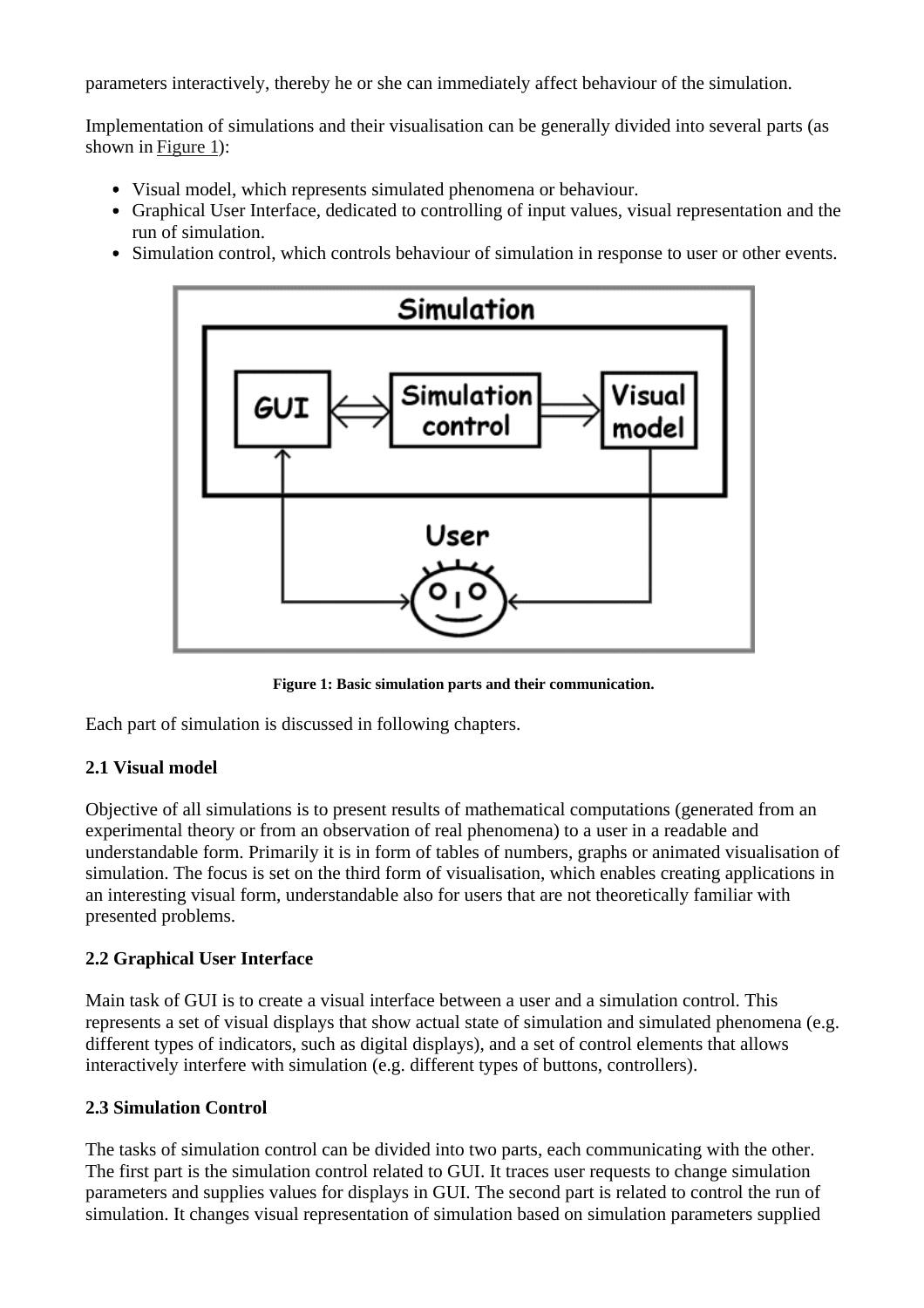from mathematical model (previously presented on-line type of simulation), or from other simulation program (off-line type of simulation). Particular properties of this division is discussed in next two chapters.

### **2.3.1 Off-line simulation**

This set of simulations uses an independent program, which can implement sophisticated algorithms and procedures for precise creation, representation and problem solution. Problems solved by this program can be so complex, that the results cannot be computed in real time. Then the computed data are preprocessed and finally sent to the simulation control. The off-line simulation present them to a user. The advantage of this approach is precision of computation model, which is based on program dedicated to solve simulation problems. This program can compute large simulation problems independently on user's machine, which is used only for presenting results to a user. In this case the visualisation is almost independent on mathematical model previously used. On the other hand the user is not able to view result dependecy on change in input parameters in real-time (e.g. immediately). The Figure 2 represents block diagram of off-line simulations.



**Figure 2: Off-line simulation scheme.**

## **2.3.2 On-line simulation**

For primitive simulations, which do not need complex computations, the solving of problem can be incorporated into simulation control. This type of simulation can reflect user's changes of input values of simulation immediately (or almost immediately, depending on implementation of simulation computation algorithm). Main disadvantage is restriction to mathematical or algorithmic simple simulations, because computation must be performed in real time, during simulation presentation. Simulation is limited to user's computer resources, which are already used in visualisation engine. The second disadvantage can be the implementation of simulation solving engine directly in simulation model. For new algorithms used for solving the same problem it is needed to change simulation control. This type of simulations can be divided into two groups, each of them is applicable for different tasks: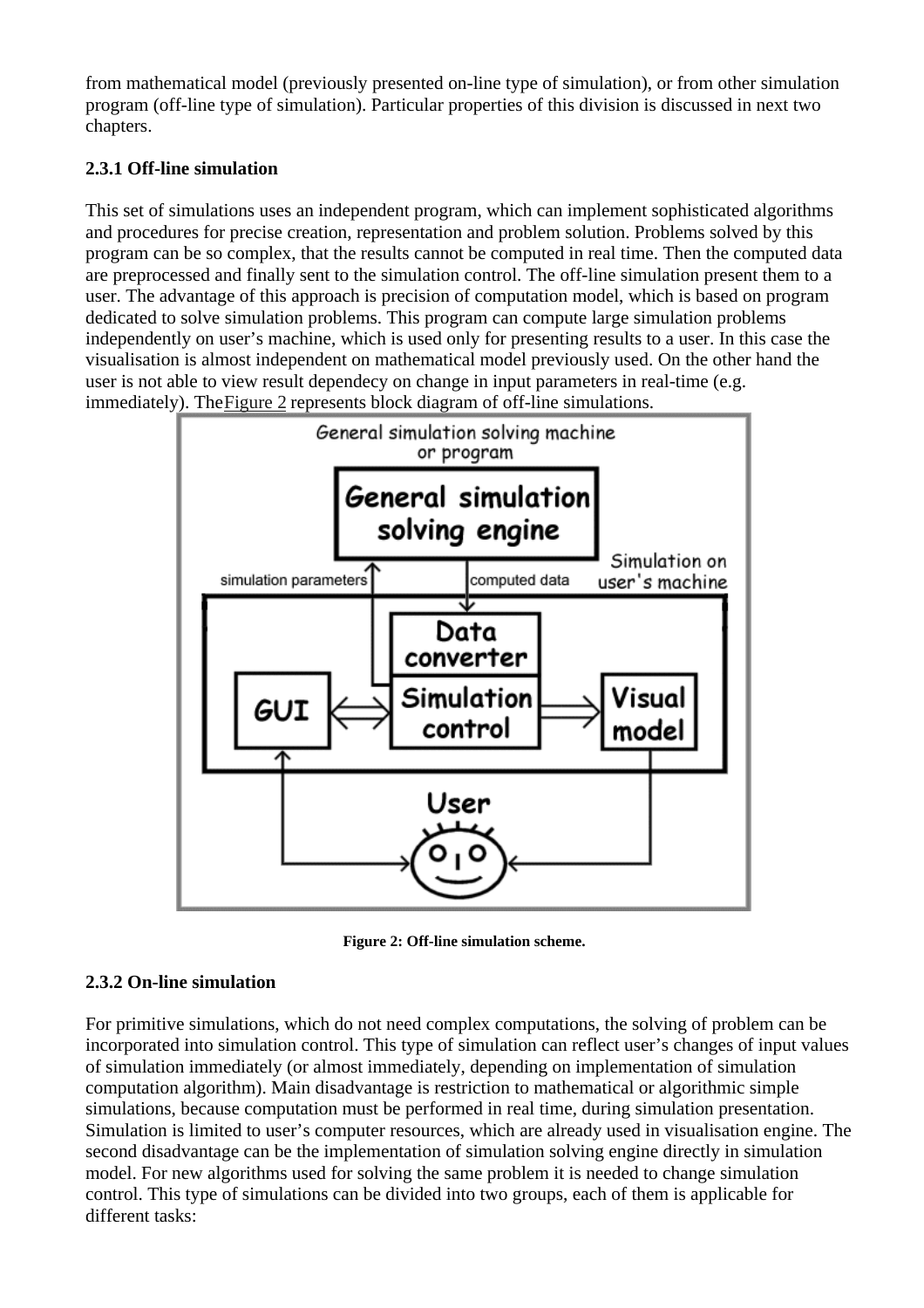- *Passive on-line simulations.* Simulation solving engine computes behaviour of visualisation model once for one change of input values and then it "sleeps" until input values are changed again. This group is analogy of off-line simulations with the exception, that off-line simulations do not contain solving engine inside simulation. Passive simulations can be also used for simulating phenomena, which are independent of time (e.g. simulation of non-kinetic models). One good example can be simulation of reflection or refraction of rays inside a user defined and modified environment.
- *Active on-line simulations.* Simulation solving engine computes continuously behaviour of visualisation model based on current state of input values and on current time inside simulation. Such models can have kinetic equations implemented in simulation solving engine, which computes e.g. position based on actual time of simulation. This sort of simulations assume knowledge of the solution based on time, and it must be sufficiently simple to be computed in real time. Active simulations implement only simple simulations; main advantage of this solution is immediate response to user changes of input values. An example can be simulation of pendulum, based on all the parameters defined by the user (e.g. gravity).



Figure 3 shows block diagram of both on-line simulation groups.

**Figure 3: On-line simulation scheme**

# **3 VRML**

The Virtual Reality Modeling Language (VRML) is a file format for describing interactive 3D objects and worlds. Now it is defined as ISO standard ISO/IEC 14772-1;1997, for further information look at web site http://www.vrml.org/Specifications/VRML97/index.html VRML is designed to be used on the Internet, intranets, and local client systems. VRML is also intended to be a universal interchange format for integrated 3D graphics and multimedia. VRML may be used in a variety of application areas such as engineering and scientific visualization, multimedia presentations, entertainment and educational titles, web pages, and shared virtual worlds. VRML has been designed to fulfil several requirements:

- Enable the development of computer programs capable of creating, editing, and maintaining VRML files, as well as automatic translation programs for converting other commonly used 3D file formats into VRML files.
- Provide the ability to use and combine dynamic 3D objects within a VRML world and thus allow re-usability.
- Provide the ability to add new object types not explicitly defined in VRML.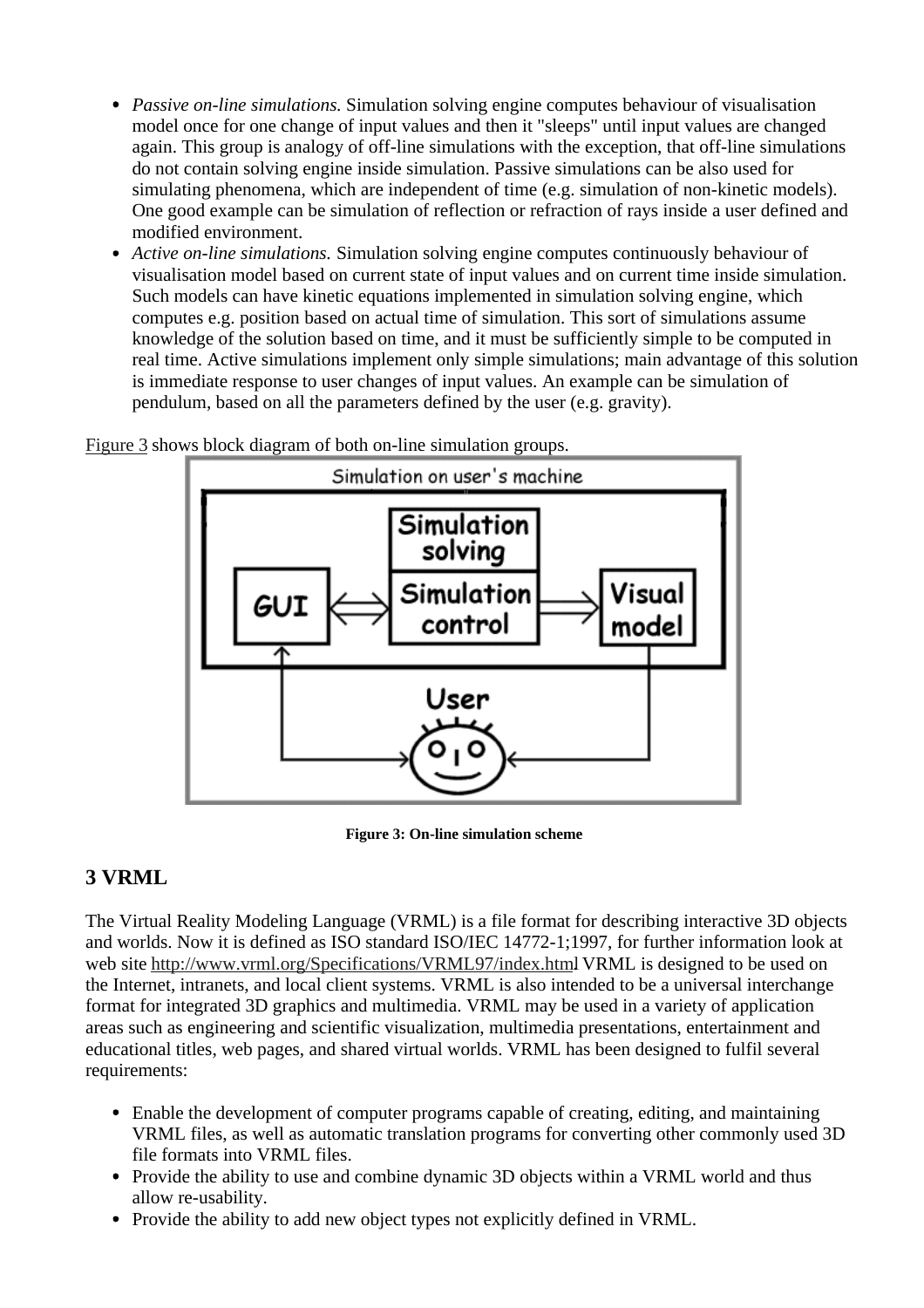- Capable of implementation on a wide range of systems.
- Emphasize scalable, interactive performance on a wide variety of computing platforms.
- Enable arbitrarily large dynamic 3D worlds.

VRML is capable of representing static and animated dynamic 3D and multimedia objects with hyperlinks to other media such as text, sounds, movies, and images. VRML browsers, as well as authoring tools for the creation of VRML files, are widely available for many different platforms. VRML supports an extensibility model that allows new dynamic 3D objects to be defined allowing application communities to develop interoperable extensions to the base standard. There are mappings between VRML objects and commonly used 3D application programmer interface (API) features. Each VRML file:

- implicitly establishes a world coordinate space for all objects defined in the file, as well as all objects included by the file
- explicitly defines and composes a set of 3D and multimedia objects
- can specify hyperlinks to other files and applications
- can define object behaviours

Main structure of language is based on object oriented programming concepts. All parts of VRML scene is defined by group of object definitions in the source text of scene. It is defined by "nodes", in OOP terminology they can be called objects. Nodes have defined internal data - "fields" with default initial value, which can be redefined. Each node can contain input and output fields, called eventIn and eventOut. They generate or receive events to/from other nodes. This events are for example changes of object position or node's field value. For passing events between nodes mechanism of routes is created. ROUTE keyword defines interconnection between eventIn of one node (destination of event) and eventOut of second node (source of event).

Nodes are grouped by their functionality into several categories:

- 1. *Visible geometry Nodes*: Nodes representing basic geometric primitives (Box, Sphere, Cone, Cylinder), extended geometric primitives (IndexedFaceSet, Extrusion, Text), special objects (IndexedPointSet, IndexedLineSet). Nodes used for changing visual representation of geometry by defining its colour (Material) and textures (ImageTexture, MovieTexture). Nodes used for changing background of scene (Background) and nodes adding special visual effects (Fog).
- 2. *Invisible geometry Nodes*: These nodes are not directly visible, but they can affect visual representation of other visible nodes in scene. Nodes used for defining lights  $\phi$ ointLight, SpotLight) belongs in this category. Node used for predefining starting location of viewer (Viewpoint)
- 3. *Sensors*: Invisible nodes which enables direct interaction with user  $\epsilon$  ouch Sensor, PlaneSensor, CylinderSensor). Nodes detecting movement of user (ProximitySensor) or other events created by user movement (VisibilitySensor).
- 4. *Control Nodes*: Nodes used for interpolating values between defined set of key-values (ColorInterpolator , PositionInterpolator , RotationInterpolator ,  $ScalarInterpolator$ , time generator ( $TimeSensor$ ) and script nodes containing programming code in Java or JavaScript (Script).
- 5. *Browser communication*: Nodes used for interaction with host browser (NavigationInfo) or used for creating links to other HTML or VRML documents (Anchor).
- 6. *Special nodes*: Nodes used for grouping other children nodes thus enabling creation of hierarchical structure of nodes in scene (Group, Transform, Billboard, Collision, Switch, LOD). Sound emitting node (Sound). Node changing style of text nodes (FontStyle).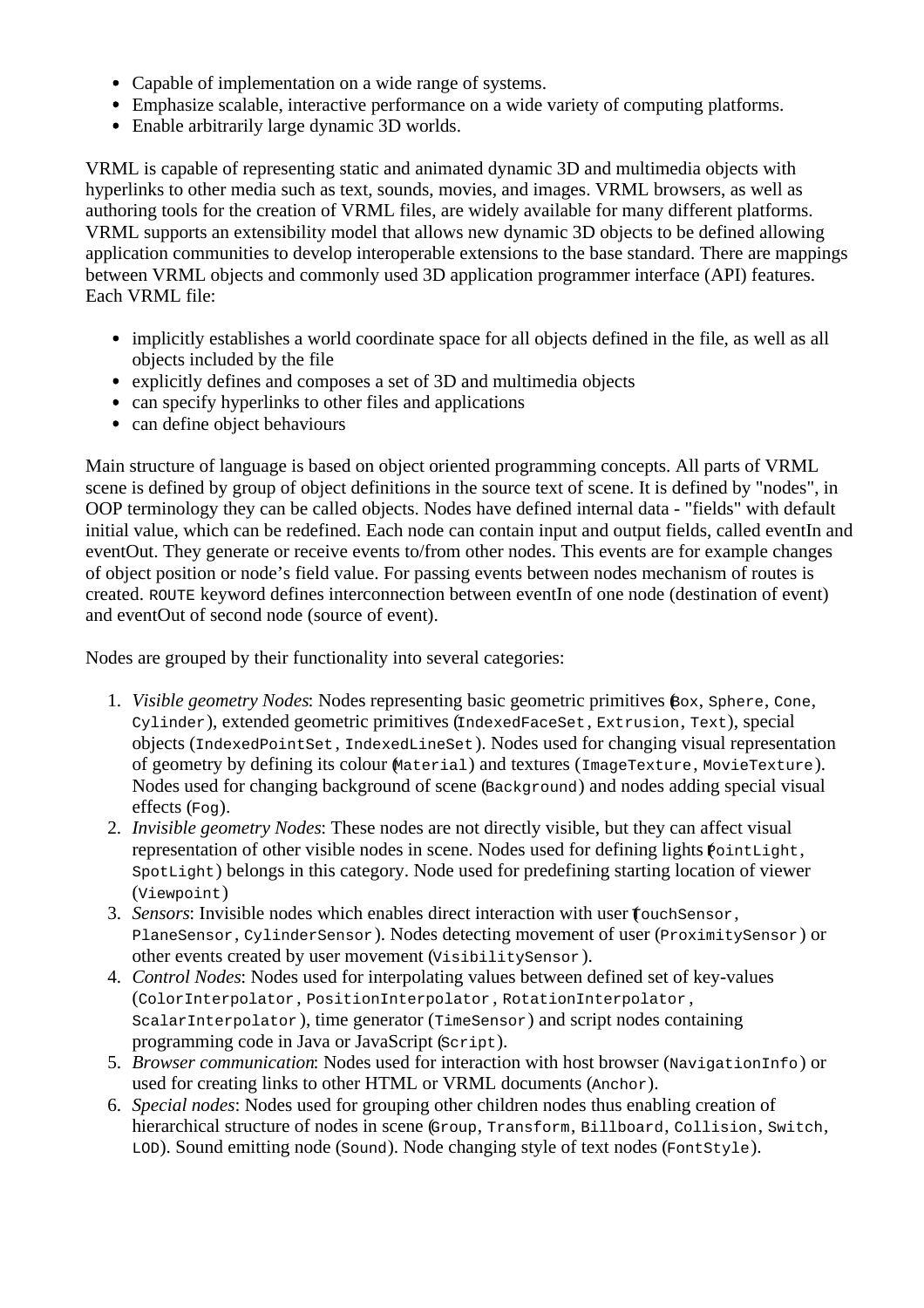#### **3.1 VRML and simulation**

Basic structure of interaction process in VRML scene is on Figure 4 .



**Figure 4: Scheme of interaction process in VRML**

A user does some interaction with VRML scene, affecting Sensor node. Sensor node then generate an event, which is processed through Script and is sent to TimeSensor. TimeSensor starts generating time events, used for interpolating in Interpolator node. Output of Interpolator node is routed to Geometry or other node. This is a very basic concept, some of described nodes can be bypassed or some other can be inserted into the event route. In the VRML scene more of these event routes can be used independently or they can affect each other.

Simulation parts described in Chapter 2 can be implemented in VRML in the way schematically described on Figure 5 .



**Figure 5: Simulation structure in VRML**

Simulation control part controls operation of the whole VRML scene. It is implemented by Script node. Script gets input values from input GUI nodes, creates values for output GUI nodes and communicates with scene geometry. In off-line simulations Script does not compute any new values for scene geometry, it controls only "playback" of precomputed values stored in interpolator nodes. Scripts in on-line simulations are more complex, they must compute actual values of simulation based on values from input GUI nodes. Script node is interconnected with TimeSensor node, which is used for generation of simulation time.

GUI is divided into two parts: input components (nodes used for user input) and output components displays (nodes presenting data to user). These components can contain sensors (input components only), visible geometry and control scripts implementing behaviour of component. Input and output events from them are then routed to control script.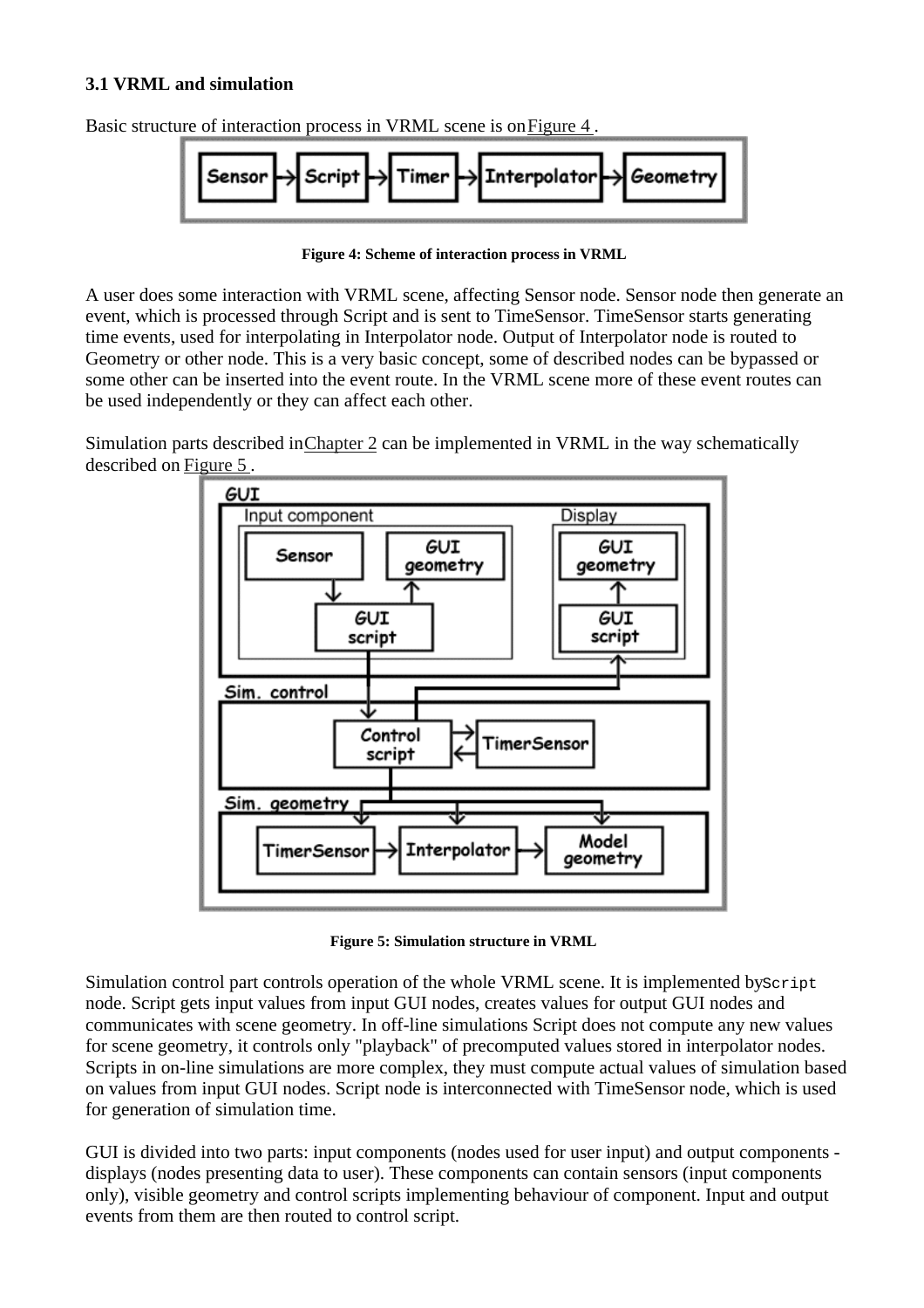Simulation geometry contains geometry used for visualization of simulation subject. For off-line simulations there is also an interpolator node, used in conjunction with TimeSensor for playback of precomputed key values of simulation.

### **3.2 The Simulation Tool Box**

Based on concepts introduced in Chapter 3.1, library of basic elements is proposed. It contains basic components used for building simple simulations. This library is called Simulation tool box or STB. It is created using concept of external VRML prototypes (EXTERNPROTO), which enable to create new types of nodes. The nodes are defined outside main simulation VRML file and they are imported using EXTERNPROTO keywords. Main simulation file then contains only references to used external nodes, geometry used for visualization of simulation and main simulation script.

STB library is divided into three parts:

- *Input GUI components* Components used for data input; this part implements set of buttons, scrollbars, knobs etc.
- *Output GUI components* Components used for displaying data; this part implements set of indicators, gaugers, displays etc.
- *Other components* Set of auxiliary components, designated for simplifying common tasks (e.g. steppable TimeSensor or components used for data conversions between different VRML data types).

## **4 Examples**

.

For demonstration purposes few simple examples of simulations in VRML are created. In this chapter implementation of STB library from Chapter 3.2 and its utilization in a pendulum example is presented

#### **4.1 Simple STB library implementation**

Example of simple STB library contains set of usable components, implementing GUI components and simple auxiliary components.

Input GUI components in library are constructed from visible geometry, used in conjunction with VRML sensors and control script to convert user input to VRML data. Data types supported by STB library for input components are following:

- SFBoolean: Implemented by set of buttons (inpButton).
- SFInt32: Implemented by switches (inpMultiSwitch).
- SFFloat: Implemented by set of scrollbars, knobs a digital calculator  $(n$ pScrollBar, inpKnob, inpFloatDigitalCalc ).

Other data inputs can be done by using standard types and converting components (e.g. three SFFloat data inputs can be converted to one SFColor data value).

Output GUI components utilizes scripts. They then control visible geometry, used for displaying data values. Data types supported by STB library for output components are following:

- SFBoolean: Implemented by indicators (disShowBool).
- SFInt32: Implemented by indicators with multiple shapes or colours (disShowInt32).
- SFFloat: Implemented by set of scrollbars and knobs (disShowFloat, disShowFloatKnob) or by digital display (disShowFloatDigital ).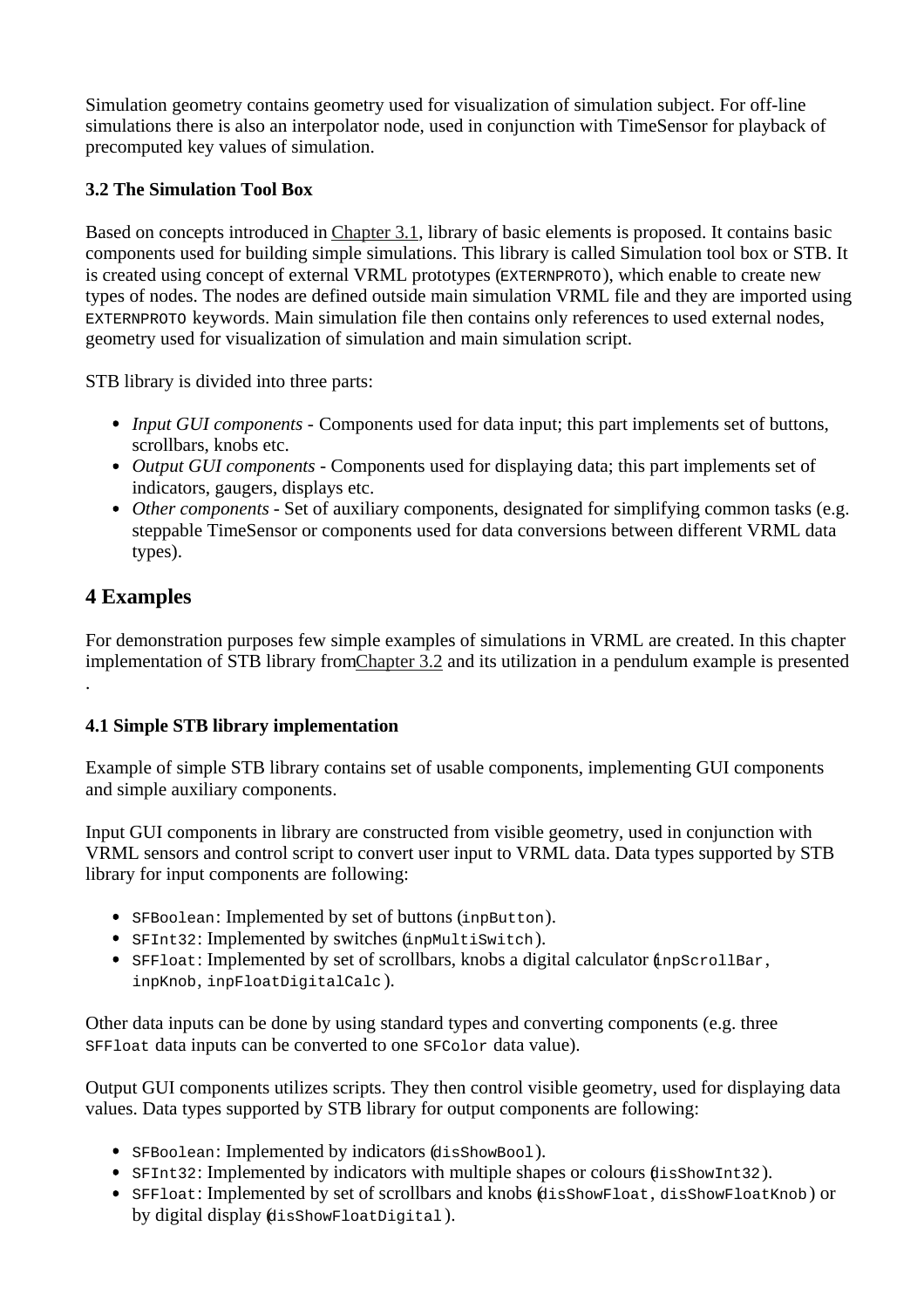SFString: Components used for creating text labels (disTextLabel).

Other VRML types can be converted to supported data types (e.g.  $SFColor$  converted to three SFFloat values can be displayed by three scrollbars).

Auxiliary components are various data converters used for converting simple VRML data types (SFBoolean, SFInt32, SFFloat) from/to other data types (e.g. SFColor). They contain only a converting script, which converts input data types to different output data types. During conversion it is possible to adjust input value (e.g. by linear scaling). Examples of this conversion components in STB library are:

- conBoolInt32: Converts SFBoolean to two possible SFInt32 values.
- conFloatVec2: Converts two SFFloat values to one SFVec2f value.
- conColFloat: Converts SFColor value to its three SFFloat components.

Next set of auxiliary components are supporting scripts, like steppable $T$ imeSensor and script implementing simple control panel. Steppable TimeSensor component (stepTimeSensor) is able to generate time events like standard TimeSensor, or time can be stepped by defined time slice forward or backward. Generated time can be also accelerated or decelerated with respect to real time (e.g. one second in simulation can be 10 seconds in real time).

Table 1 shows program interface (EXTERNPROTO) of a component from STB library. This EXTERPROTO is included in source code of VRML scene. Then the component is used in the same way as standard nodes, that is by its name and definition of new values.

| EXTERNPROTO inpScrollBar [<br>field MFNode sbKnobObject<br>field SFFloat minValue<br>eventIn SFFloat set minValue                                                  | # Scroll Bar input component<br># scroll bar's knob geometry<br># Min/Max range of data |
|--------------------------------------------------------------------------------------------------------------------------------------------------------------------|-----------------------------------------------------------------------------------------|
| field SFFloat maxValue<br>eventIn SFFloat set maxValue<br>field SFFloat value<br>eventIn SFFloat set value<br>eventOut SFFloat value changed<br>"inpScrollBar.wrl" | # data value                                                                            |

**Table 1: Programming interface of inpScrollBar component from STB library**

Implementation of each component is divided into four parts, each part has following meaning:

- 1. *Component header* contains VRML file header and definition of PROTO header, in which all public data fields and events of component are defined.
- 2. *Component geometry* contains sensor and geometry of component. This part of component is visible to a user.
- 3. *Component control script* contains script, which is controlling behaviour of component, controls data input, output and changes to component geometry.
- 4. *Component routes* this part defines ROUTEs used for linking geometry and script of component.

Figure 6 shows some examples of GUI components.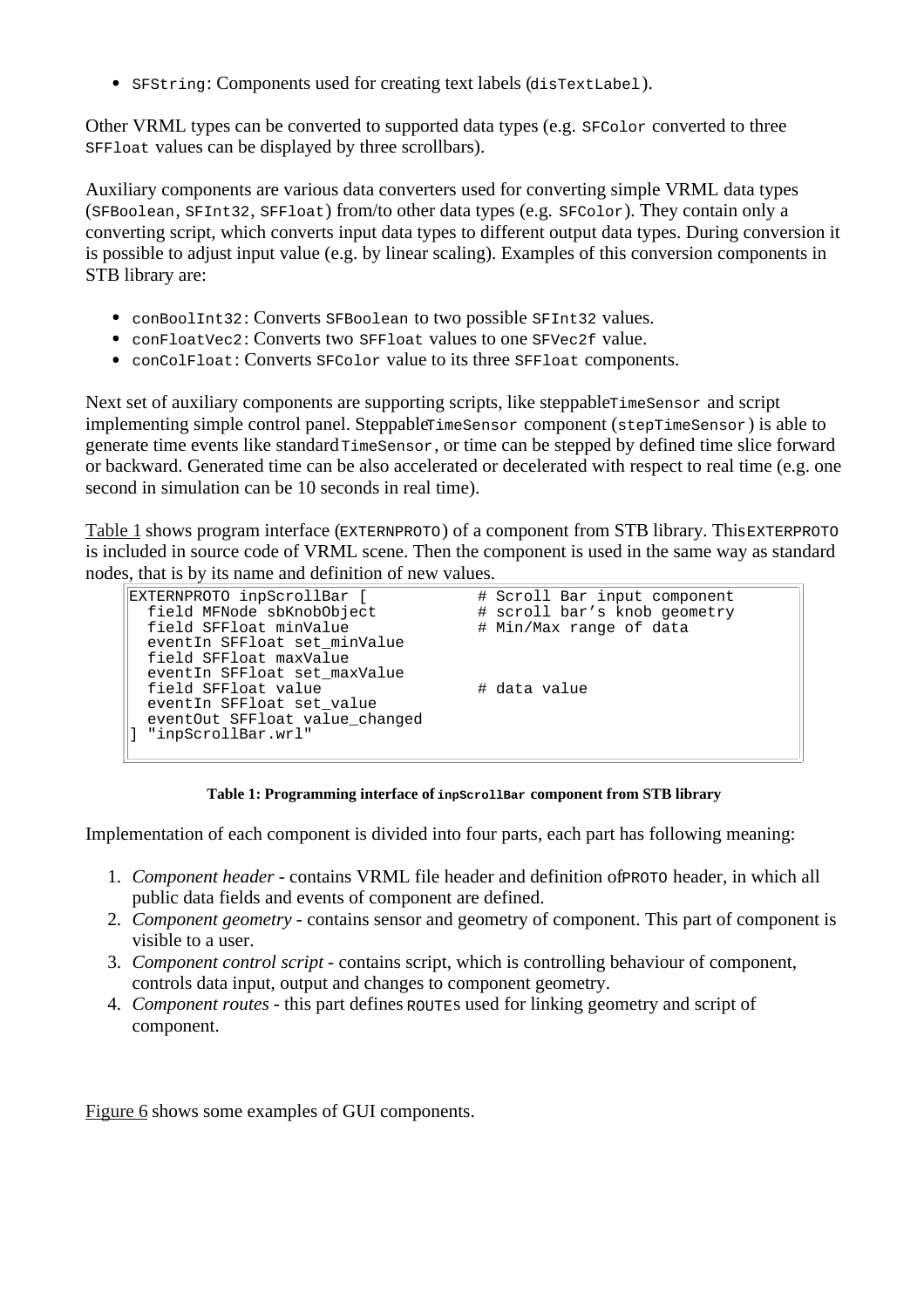

**Figure 6: Examples of GUI components**

## **4.2 Experimental model**

We have developed several experimental simulations using STB library presented previously in Chapter 4.1. One of them is simple mathematical pendulum, implementing well-known simplified kinetic equation (see Figure 7).

$$
\varphi = \alpha_0 \cos(t \sqrt{\frac{g}{l}})
$$

**Figure 7: Kinetic equation of mathematical pendulum**

The equation is implemented in simulation's control script. The script receives time events from TimeSensor, computes new actual position (rotation) of a pendulum and updates corresponding geometry. The user can change the gravity, the length and the starting angle of the pendulum. Example of screen with simulation in phase of setting input values is in Figure 8.



**Figure 8: Setting parameters of pendulum example**

When the simulation is started, pendulum starts moving, according to the parameters entered by user. Set of associated displays shows current values of interest (the angle, the position of a pendulum).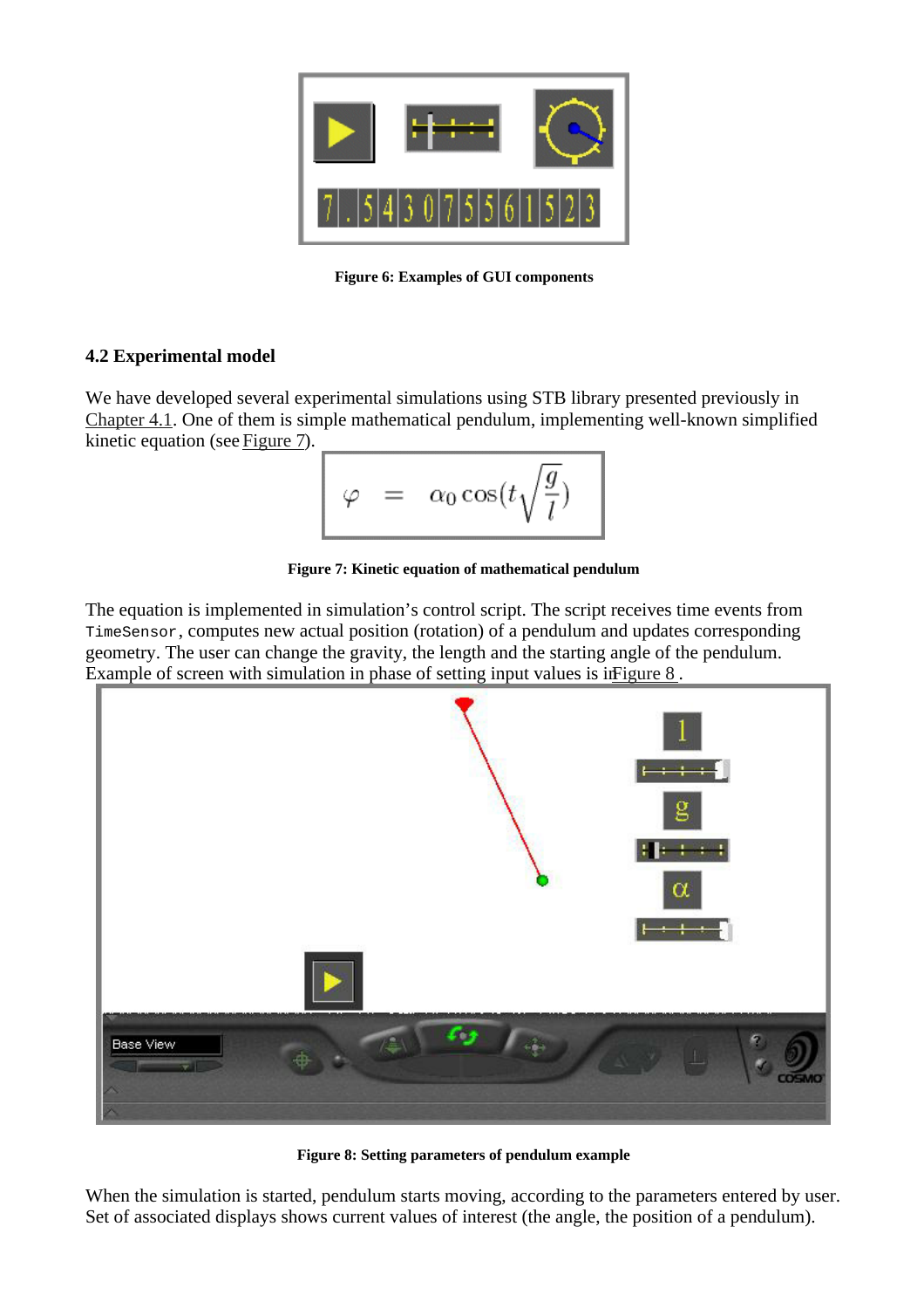Figure 9 shows example of moving pendulum.



**Figure 9: Running simulation of pendulum example**

The simulation VRML program consists of 5 parts:

- 1. *VRML file header* contains VRML header and EXTERNPROTOs for components included from STB library.
- 2. *GUI part* contains definition of GUI using STB library components.
- 3. *Simulation geometry* geometrical representation of mathematical pendulum.
- 4. *Simulation control* a script which controls behaviour of scene.
- 5. *ROUTEs definitions* definitions of event links in scene.

All calculations needed by simulation are implemented by Script node in simulation control part.

# **5 Conclusion**

The use of VRML as general purpose simulation tool shows several aspects of this language. The language is well defined and makes possible to create a large set of interactive simulations. Concept of off-line simulations can enable its usability to visualize more complex simulations.

Most of current problems with VRML simulations are related to two following problems. The first problem is computational power (strictly speaking display performance) of wide available computers. They are not yet powerful enough to animate complex scenes smoothly in real time. We hope that this problem disappears in near future, as computer industry is innovating every day with incredible speed. The second problem is linked with VRML implementation in browsers. VRML as ISO standard is existing about one year and this affects quality of currently available VRML browsers. For working simulations the support of script nodes is needed (particularly Java or JavaScript language support). STB library utilizes concept of EXTERNALPROTO definitions, but not all browsers always support these properties of VRML language correctly.